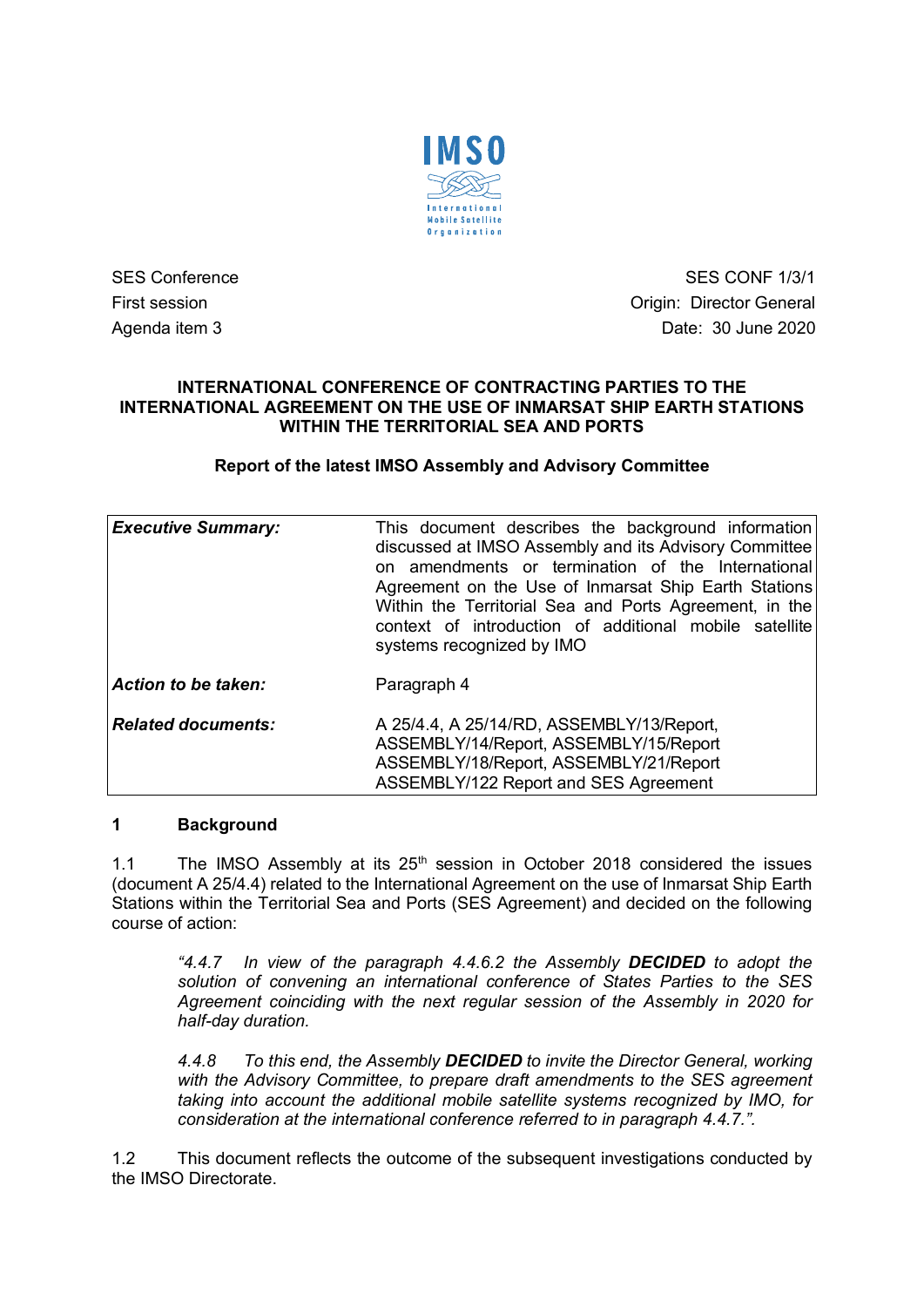1.3 The International Agreement on the Use of Inmarsat Ship Earth Stations within the Territorial Sea and Ports (SES Agreement) entered into force on 12 September 1993, at a time when the role of INMARSAT, as then constituted as an intergovernmental organization (IGO), had been incorporated as a key element in the Global Maritime Distress and Safety System (GMDSS). This was prior to the establishment of the Inmarsat Company in 1999 as a commercial business entity through the restructuring in 1999 of IMSO(INMARSAT) with its present oversight role.

1.4 At its thirteenth (Extraordinary) session in September 1998, the Assembly requested the Director General to consult Parties about proposed amendments to the SES Agreement, and to report thereon to the next session of the Assembly (ASSEMBLY/13/Report, paragraph 4.5.4.1).

1.5 At its fifteenth session in 2000, the Assembly took no decision on the future of the SES Agreement, deciding to defer further consideration of the matter until the next session of the Assembly. In the meantime, it was agreed that reference to "the International Maritime Satellite Organization (INMARSAT)" in Article 1(1) of the Agreement shall be understood to mean the company "Inmarsat Ltd. under the oversight of the International Mobile Satellite Organization (IMSO)".

1.6 At subsequent sessions, the Assembly decided that the SES Agreement was still an important and valid Agreement, and that it should not be amended at this time. The Assembly has also urged Member States and all other States that are not Party to the SES Agreement, to accede or adhere to it at the earliest possible date in order to contribute to maritime safety and the efficiency of navigation, and to facilitate the implementation of the Global Maritime Distress and Safety System (GMDSS), as well as to enhance the use of Inmarsat SESs for ship operations and management.

1.7 At its eighteenth session in September 2006, the Assembly decided that, if and when IMSO carries out the oversight of the activities of satellite service providers other than Inmarsat, there would be a consequence on the SES Agreement, and that the Director General will report to the Assembly on this matter in due course. The Assembly also decided that the reference to "*the Director General of INMARSAT"* in 10(1) shall be understood to mean "*the Director General of IMSO*".

1.8 At its twenty-first session in July 2010, the Assembly invited Member States to provide comments to the Director General in relation to amendments to the SES Agreement. In this regard, the Director General indicated that he would provide information to Member States, including comments previously received from Member States on the status and the future of the SES Agreement. The comments received previously from Member States, during the period 2000 to 2002, were provided in document ASSEMBLY/22/4.4.

1.9 At its twenty-second session in June 2012, the Assembly noted that, while the SES Agreement was a useful document, there will be a need for the Organization to consider the status of the Agreement once any other provider of GMDSS is approved.

1.10 Considering that no comments or new notifications on the matter had been received since the twenty-second session of the Assembly, the Director General again brought the matter of the SES Agreement to the attention of the Assembly during its twenty-fifth session in October 2018 through document A 25/4.4.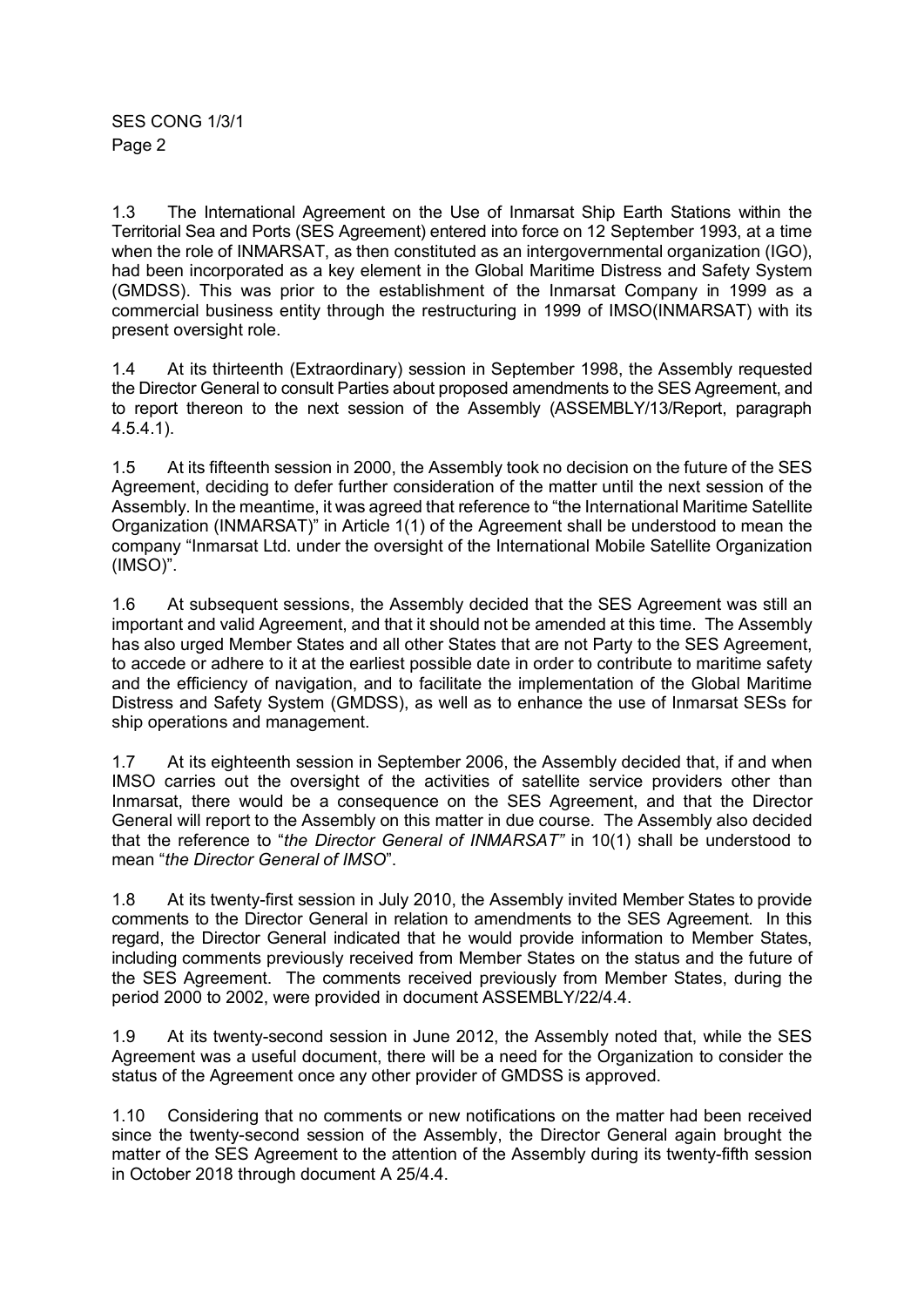## **2 Consideration by the twenty-fifth session of the IMSO Assembly, etc.**

2.1 The following views were expressed during consideration of possible future actions on the SES Agreement during the twenty-fifth session of the Assembly:

- .1 the agreement should be amended to accommodate additional mobile satellite service providers;
- .2 the agreement did not contain provisions for its amendment;
- .3 termination of the agreement should be seriously considered;
- .4 consult with the IMO NCSR Sub-Committee to benefit from its technical expertise;
- .5 the agreement concerns only coastal States and IMSO has the competency and authority to decide on the future of it; and
- .6 Providers (Inmarsat and Iridium) should be invited to provide comments.

2.2 In view of paragraph 2.1.2 the Assembly decided to adopt the solution of convening an international conference of States Parties to the SES Agreement coinciding with the next regular session of the Assembly in 2020 for half-a-day duration.

2.3 However, it is the case that since the twenty-fifth session of the Assembly, there have been no new notifications nor comments in relation to the SES Agreement.

2.4 In reviewing the previous discussions, the Director General would further advise that the main imperative remains that all recognized satellite service providers should be treated equally, meaning that:

- .1 no preferential advantage should be given to a particular GMDSS service provider in a country's territorial sea or port areas; and
- .2 that if restrictions are imposed on the use of satellite terminals for non-GMDSS purposes then those should be applied equally to the use of terminal from any GMDSS satellite service provider.

2.5 It should be noted that restrictions on the use of Inmarsat terminals in territorial seas and port areas, before their role for GMDSS communications was codified in SOLAS, were related to concerns that, with the Inmarsat network having been developed as part of the Public Switched Telecommunication Network (as defined in regulations and recommendations of the International Telecommunication Union), there could be a loss of revenue to the local telecommunications operators, most of which at that time were part of a government owned national infrastructure. The situation is very much different now with many regions around the world having adopted a policy that telecommunication network operators should be independent of government interests.

2.6 Such restrictive practices are less and less applied as more and more countries have now adopted a liberalized market in the provision of telecommunication services. This is widely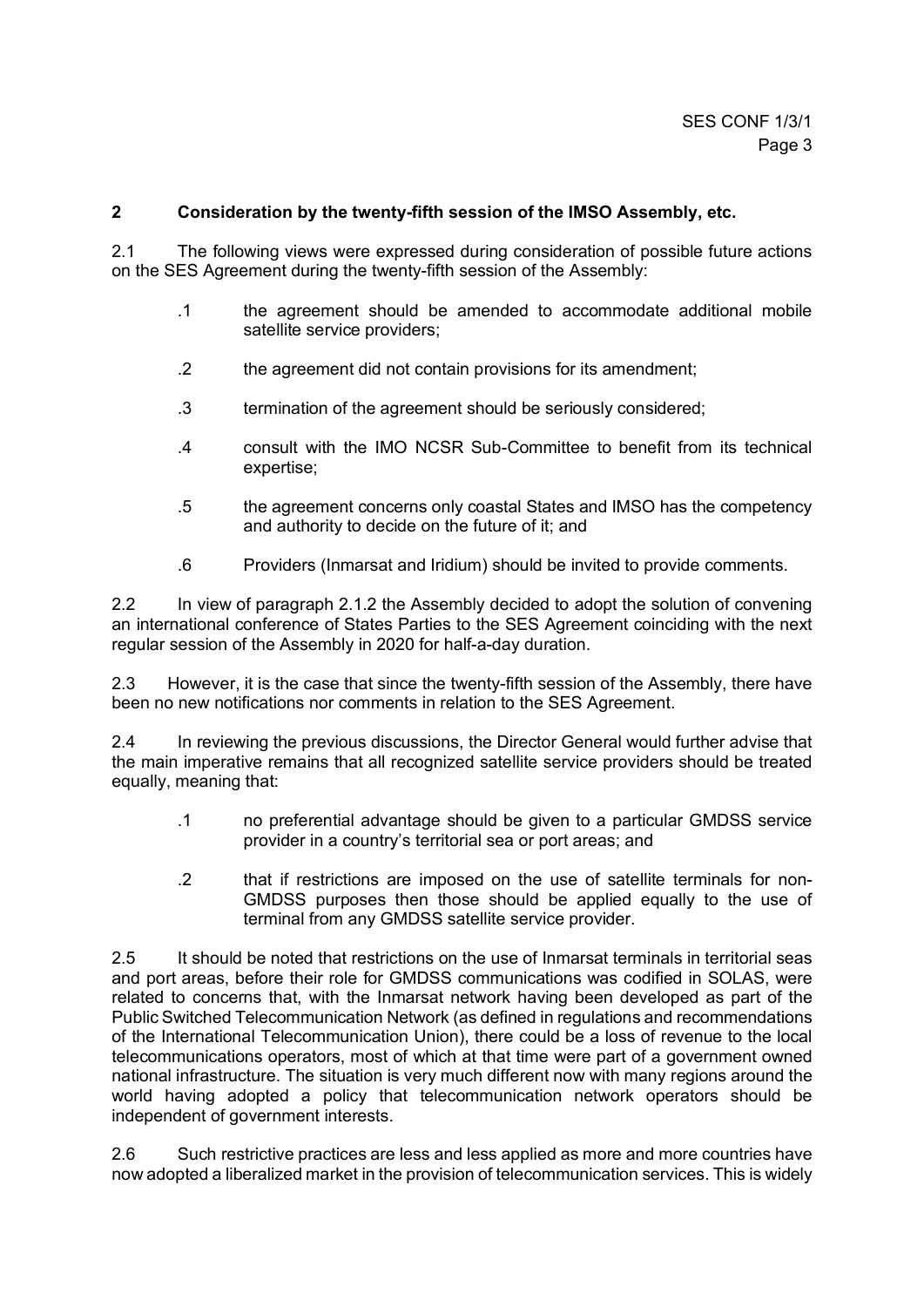SES CONG 1/3/1 Page 4

evident in how free circulation and use of cellular telephones is now near universal. Under such liberalized regimes, it may be questioned if the original concept of the SES Agreement is any more appropriate, which would reinforce the view at paragraph 2.1.3 that termination of the agreement should be seriously considered.

# **3 Actions taken by the Director-General**

3.1 Based on the decision by the twenty-fifth session of the Assembly, the Director General has circulated the invitation dated 31 January 2020 to the international conference of States Parties to the SES Agreement to be convened at the time of the next regular session of the Assembly in November 2020 for half-day duration.

3.2 Taking into account that there are discrepancies between the 49 Parties (**See Annex on the list of Parties**) to the SES Agreement (Note; Austria, Guatemala, Maldives, and Slovenia are not IMSO Member States) and the 105 Parties to the IMSO Convention and that the Conference is convened in the week of the next regular session of the Assembly, the Director-General decided to invite to the Conference not only the Contracting Parties to the SES Agreement but also IMSO Member States that are not Contracting Parties to the SES Agreement, Contracting Governments to the1974 SOLAS Convention, as amended, that are neither Contracting Parties to the SES Agreement nor IMSO Member States, GMDSS Satellite Service Providers, and IMSO and IMO Observers.

## **4 Action requested of the Conference**

The Conference is invited to:

- .1 note that, as at 1 June 2020, forty-nine (49) States are Parties to the SES Agreement as is set out in Annex to this document; and
- .2 note the information given in this paper in general and provide any comment, as it deems appropriate.

\*\*\*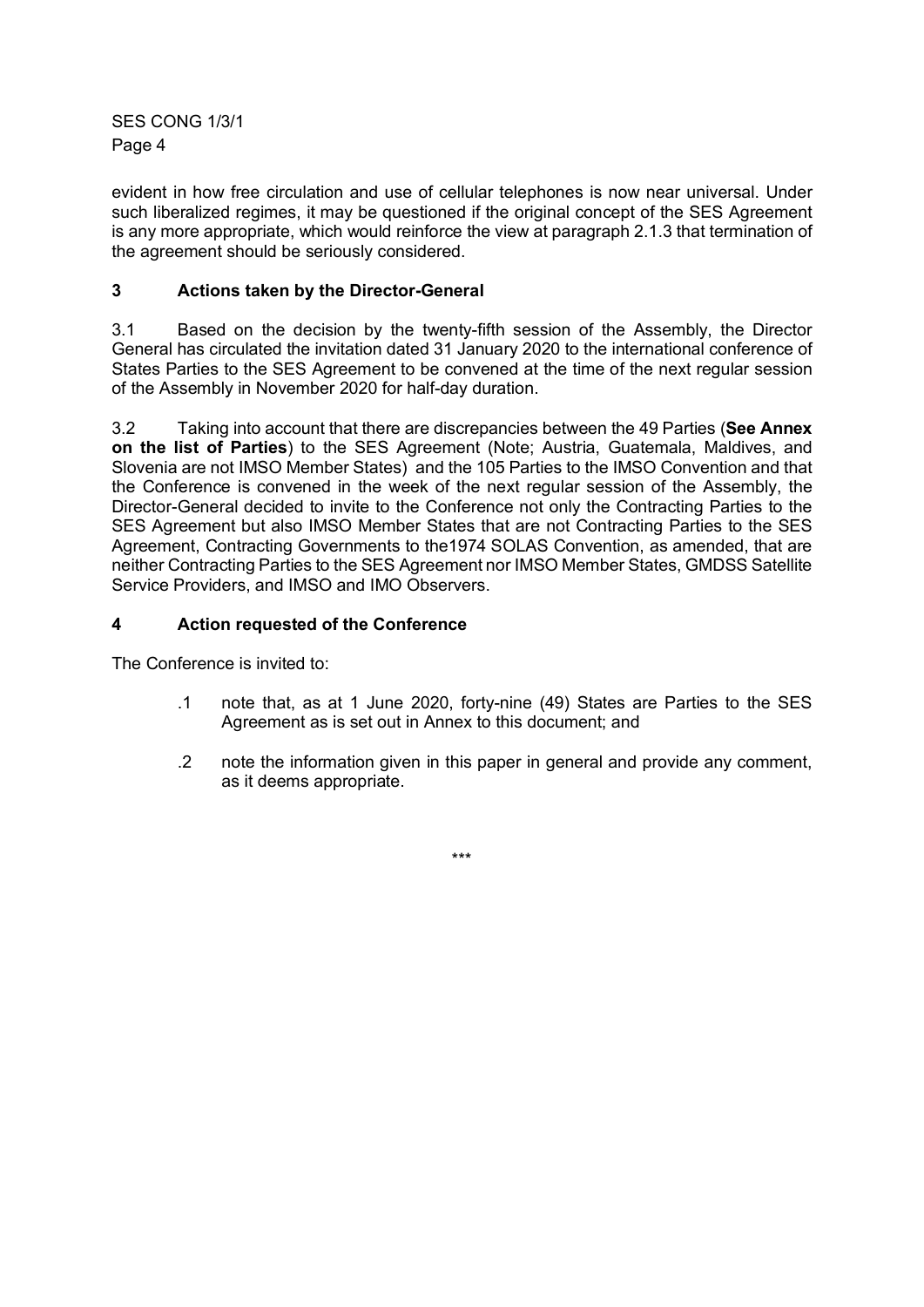## ANNEX

#### **LIST OF PARTIES TO THE INTERNATIONAL AGREEMENT ON THE USE OF INMARSAT SHIP EARTH STATIONS WITHIN THE TERRITORIAL SEA AND PORTS DONE AT LONDON ON 16 OCTOBER 1985 (Entered into force on 12 September 1993)**

# (**as at June 2020**)

|                                        | Date of Signature or  | Date of Entry into         |
|----------------------------------------|-----------------------|----------------------------|
|                                        | Deposit of Instrument | Force of International     |
| <b>State</b>                           | by State              | <b>Agreement for State</b> |
|                                        |                       |                            |
| ARGENTINA (signature) <sup>1/</sup>    | 9 September 1992      |                            |
| <b>AUSTRALIA</b> (signature)           | 2 April 1987          | 12 September 1993          |
| <b>AUSTRIA</b> (signature)             | 11 June 1990          | 12 September 1993          |
| <b>BAHRAIN</b> (accession)             | 13 June 1996          | 13 June 1996               |
| <b>BELGIUM</b> (ratification)          | 22 January 1990       | 12 September 1993          |
| <b>BRAZIL</b> (ratification)           | 18 December 1995      | 18 December 1995           |
| <b>BULGARIA</b> (accession)            | 26 June 1995          | 26 June 1995               |
| CANADA (signature)                     | 15 March 1988         | 12 September 1993          |
| CHILE (signature)                      | 18 October 1990       | 12 September 1993          |
| CHINA, People's Republic of            |                       |                            |
| (accession) $6/7/$                     | 3 November 1993       | 3 November 1993            |
| <b>CROATIA</b> (accession)             | 19 July 1996          | 19 July 1996               |
| CUBA (accession)                       | 15 September 1993     | 15 September 1993          |
| <b>CYPRUS</b> (accession)              | 29 March 1994         | 29 March 1994              |
| DENMARK (signature)                    | 2 April 1987          | 12 September 1993          |
| FINLAND (ratification)                 | 18 June 1990          | 12 September 1993          |
| FRANCE (signature) $\frac{4}{3}$       | 27 July 1990          | 12 September 1993          |
| <b>FEDERAL REPUBLIC OF</b>             | 26 October 1988       | 12 September 1993          |
| <b>GERMANY</b> (ratification)          |                       |                            |
| <b>GREECE</b> (ratification)           | 28 May 1992           | 12 September 1993          |
| <b>GUATEMALA</b> (accession)           | 3 June 1999           | 3 June 1999                |
| <b>HUNGARY</b> (accession)             | 3 March 2000          | 3 March 2000               |
| ICELAND (accession)                    | 26 October 1998       | 26 October 1998            |
| INDIA (ratification)                   | 21 June 1991          | 12 September 1993          |
| INDONESIA (signature)                  | 13 August 1993        | 12 September 1993          |
| <b>ISRAEL</b> (ratification)           | 29 April 1998         | 29 April 1998              |
| <b>ITALY</b> (signature)               | 2 April 1987          | 12 September 1993          |
| KUWAIT (ratification) $\frac{2}{3}$    | 11 May 1989           | 12 September 1993          |
| LATVIA (accession)                     | 30 July 1997          | 30 July 1997               |
| LEBANON (accession)                    | 22 April 1997         | 22 April 1997              |
| LIBERIA (accession)                    | 13 June 1995          | 13 June 1995               |
| MALDIVES (accession)                   | 18 February 1994      | 18 February 1994           |
| MALAYSIA (accession)                   | 27 July 1994          | 27 July 1994               |
| <b>MARSHALL ISLANDS (accession)</b>    | 2 November 1998       | 2 November 1998            |
| <b>MAURITIUS 8/</b>                    | 1 March 2012          | 1 March 2012               |
| MOROCCO (signature) <sup>1/</sup>      | 7 May 1992            |                            |
| NETHERLANDS (acceptance) <sup>3/</sup> | 24 June 1987          | 12 September 1993          |